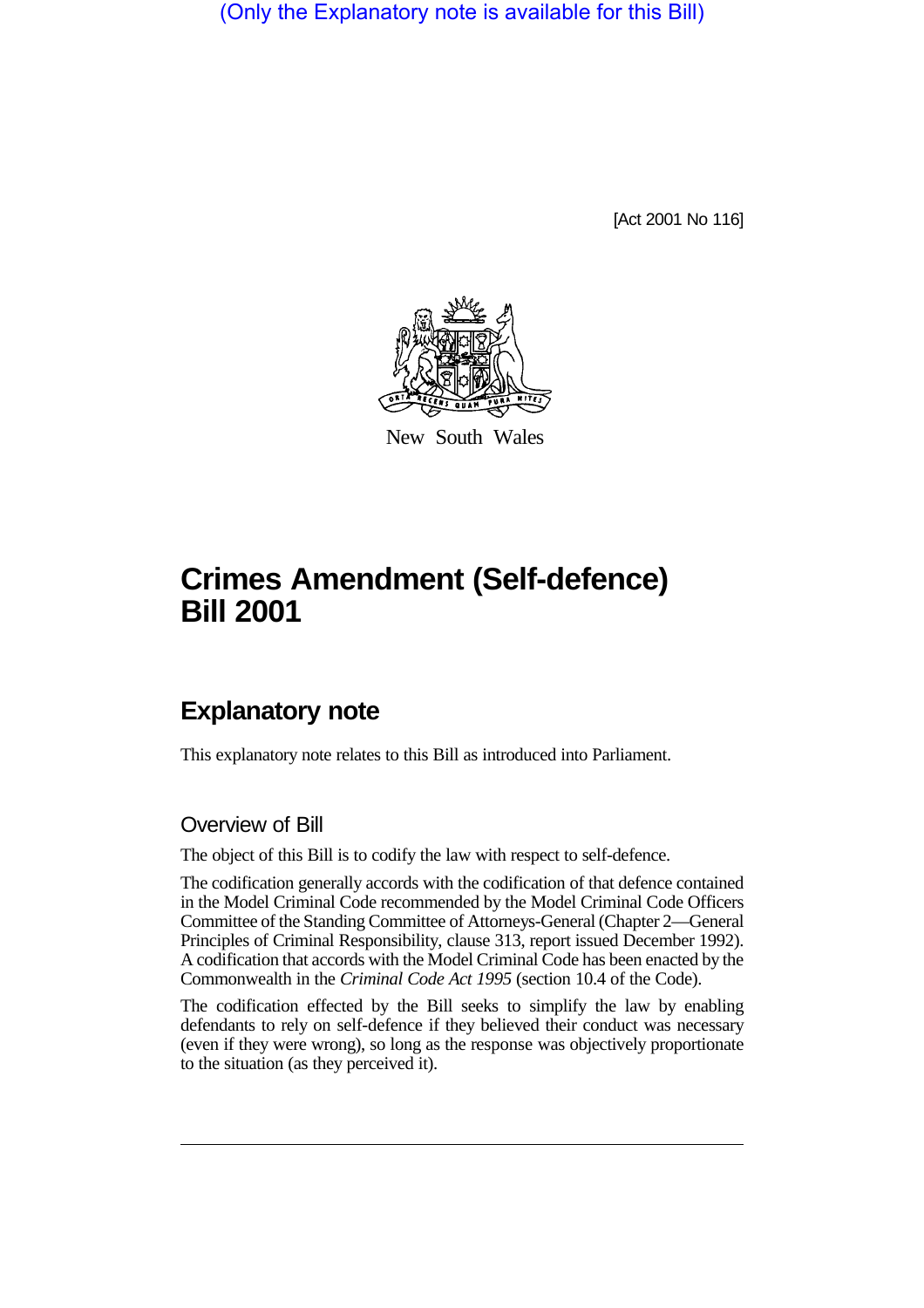Crimes Amendment (Self-defence) Bill 2001 [Act 2001 No 116]

Explanatory note

Self-defence will only be available in the following circumstances:

- (a) for the purpose of defending oneself or another person,
- (b) for the purpose of preventing or terminating the unlawful deprivation of one's liberty or the liberty of another person,
- (c) for the purpose of protecting property from unlawful taking, destruction, damage or interference,
- (d) for the purpose of preventing criminal trespass to any land or premises or of removing a person committing criminal trespass.

The Bill does not follow the Model Criminal Code in the following respects:

- (a) The Bill (and the Code) exclude self-defence if the defendant uses force that inflicts death only for the purpose of protecting property or preventing criminal trespass. The Code (but not the Bill) also excludes self-defence in those circumstances if the defendant uses force that inflicts really serious injury.
- (b) The Bill (but not the Code) reduces murder to manslaughter in the case of excessive self-defence, that is, where the defendant uses force that inflicts death and that is not a reasonable response in the circumstances, but where the defendant believed it was necessary for personal defence or for preventing or terminating unlawful deprivation of liberty.
- (c) The Bill departs from the Code in the drafting of a number of provisions that give effect to the policy of the Code, including:
	- (i) the Bill refers to self-defence for the purpose of preventing or terminating unlawful deprivation of liberty rather than unlawful imprisonment in order to cover all forms of unlawful detention and to maintain consistency of expression with other provisions of the *Crimes Act 1900*, and
	- (ii) the Bill makes it clear that self-defence is not excluded merely because the defendant is responding to lawful conduct or to conduct of a child or other person who is not criminally responsible for the conduct, and accordingly enables the matter to be determined on the basis of the defendant's belief about the necessity of the conduct and the reasonableness of the response (rather than attempting to define the circumstances in which self-defence is not available when the defendant is responding to lawful conduct).

The Bill confirms (in accordance with the existing law and other provisions of the Code) that if the issue of self-defence is raised, the prosecution must prove, beyond reasonable doubt, that the defendant did not act in self-defence.